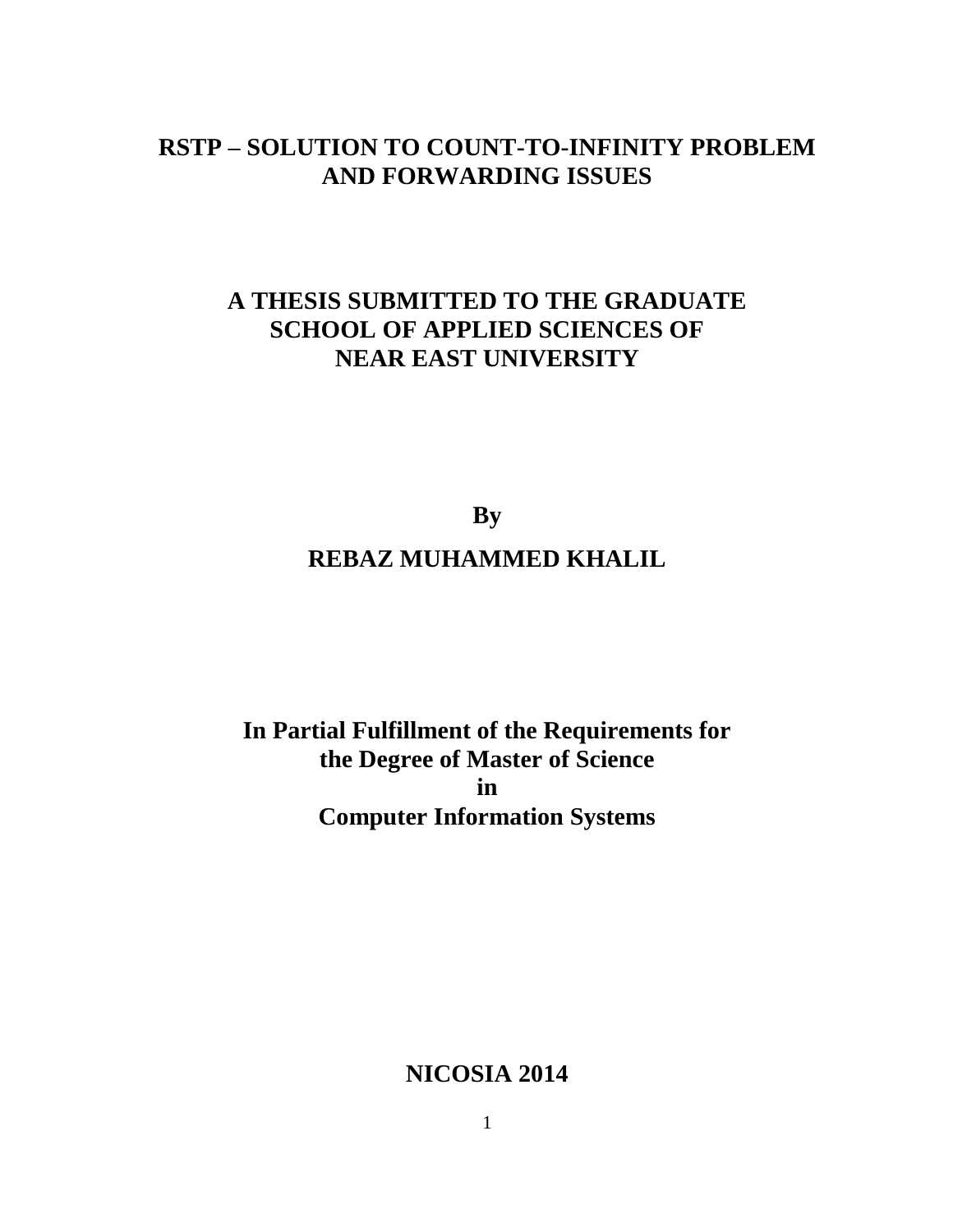#### **ABSTRACT**

Rapid Spanning Tree Protocol is one of the most poorly understood protocols. Many people believe that Rapid Spanning Tree Protocol can converge in less than a second. Because of its complexity and complicated structure, it is difficult to be configured and modified. The main objective of this thesis is to discuss the overview of Spanning Tree Protocol, Rapid Spanning Tree Protocol and its relevant problem count-to-infinity and forwarding loop issues. Rapid Spanning Tree Protocol has been designed specifically in such a way that will reduce the convergence of switch-based Ethernet networks. The main aim of this study is to conduct and analyse the count-to-infinity problems in the RSTP. To investigate the effectiveness of the proposed solution, some experiments were done and evaluated. This thesis provided a clear picture on count-to-infinity problem in real time networks in the field of contrasting the throughput exchanged with the ends, and RSTP which is a change to the first STP acquainted with abatement the measure of time needed to respond to a connection or scaffold disappointment. The Spanning Tree Protocol is vital for circle evasion to make circle free ways. The count to infinity problem has been investigated in the laboratory environment. By changing the Hello time and forward delay parameters, it is found that better respond was obtained.

**Keywords:** RSTP, STP, forwarding loops, count to infinity, switch